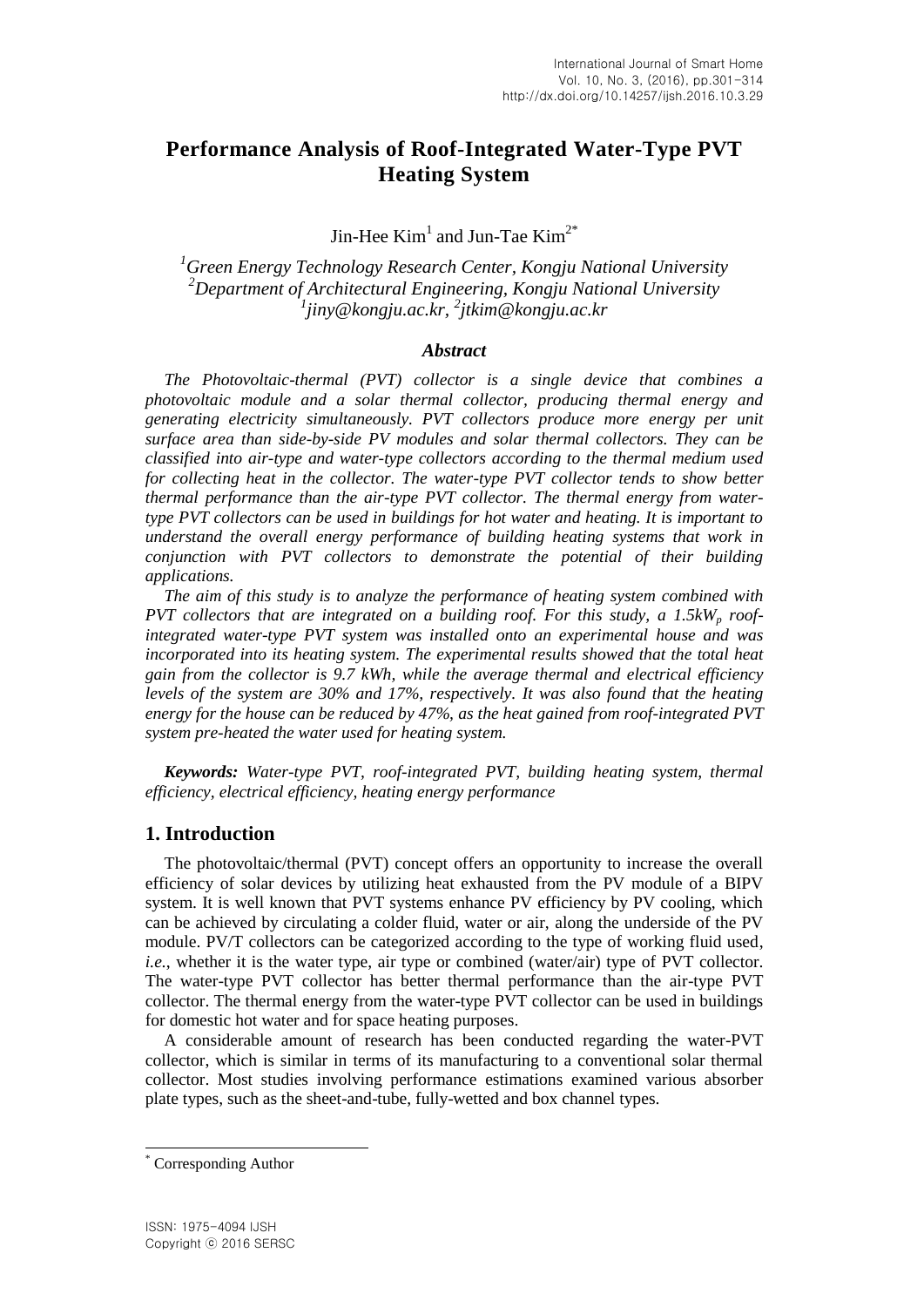Zondag *et. al* [8] analyzed several different types of PVT collectors (sheet and tube, channel, free flow and dual absorber), as shown in Figure 1. Various types of water PVT collectors have been suggested, such as a channel-type PVT collector [8], a PVT collector with polymer absorbers [3], thermosyphon PVT collectors [23],[26] and [10] and a PVT collector with a sheet-and-tube absorber [6]. Glazed and unglazed PVT collectors were compared by Tripanagnostopoulos *et. al* [28] and Chow *et. al* [24-25]. Bergene and Løvvik [21] thoroughly analyzed the electrical and thermal efficiency levels of a watertype PVT system and the energy conversion characteristics depending on different factors.



**Figure 1. Types of PVT Collectors: Sheet-and-Tube (a), Channel (b), Free-Flow (c) and Dual-Absorber (d) Designs [8]**

In another study [10-11], the experimental and theoretical performance capabilities of a water-type flat-plate PVT collector were examined. Fujisawa and Tani [22] evaluated the effective energy of a PVT collector depending on the presence of a glass cover. In addition, various designs of water-type PVT systems have since been proposed, and the theoretical and experimental performances of these PVT systems have been evaluated. In addition, research has been actively carried out on PVT systems linked to conventional heating and cooling facilities. Moreover, economic feasibility studies have been presented, including calculations of the payback period and determinations of the effectiveness of different PVT systems. Another paper focusing on a building energy system with PVT collectors examined the heating performance of the system as well as the performance of the PVT collector when it was linked to the heating system. A study of PV/T systems with TRNSYS was published by Kalogirou [18-19], dealing with the modeling and simulation of a hybrid PV/T collector, linked to a thermal storage tank. They analyzed the solar fraction during heating and cooling seasons. In addition, they studied simulation models of a PVT collector according to the operation mode, thermosyphon and pump in circulation. One study [2] analyzed the heating energy performance of a PVT collector with a corrugated polycarbonate and rectangular channel absorber. Fraisse *et. al.,* [5] pointed out that the low operating-temperature-requirement  $(35 \degree C)$  of the Direct Solar Floor (DSF) system is highly suitable for use in conjunction with a PVT water system. Using the TRNSYS simulation program, they studied such an application for a glazed collector system. Another study [17] described a space and tap-water-heating system with a roof-sized PVT array combined with a ground-coupled heat pump. The system performance, when applied to a one-family Dutch dwelling, was evaluated through the TRNSYS simulation program.

More recently, an extensive analysis of a PVT heat pump system with a variable-speed pump was performed in China. An experimental investigation of an unglazed PVT evaporator system prototype with R-22 as the refrigerant was conducted. A winter-day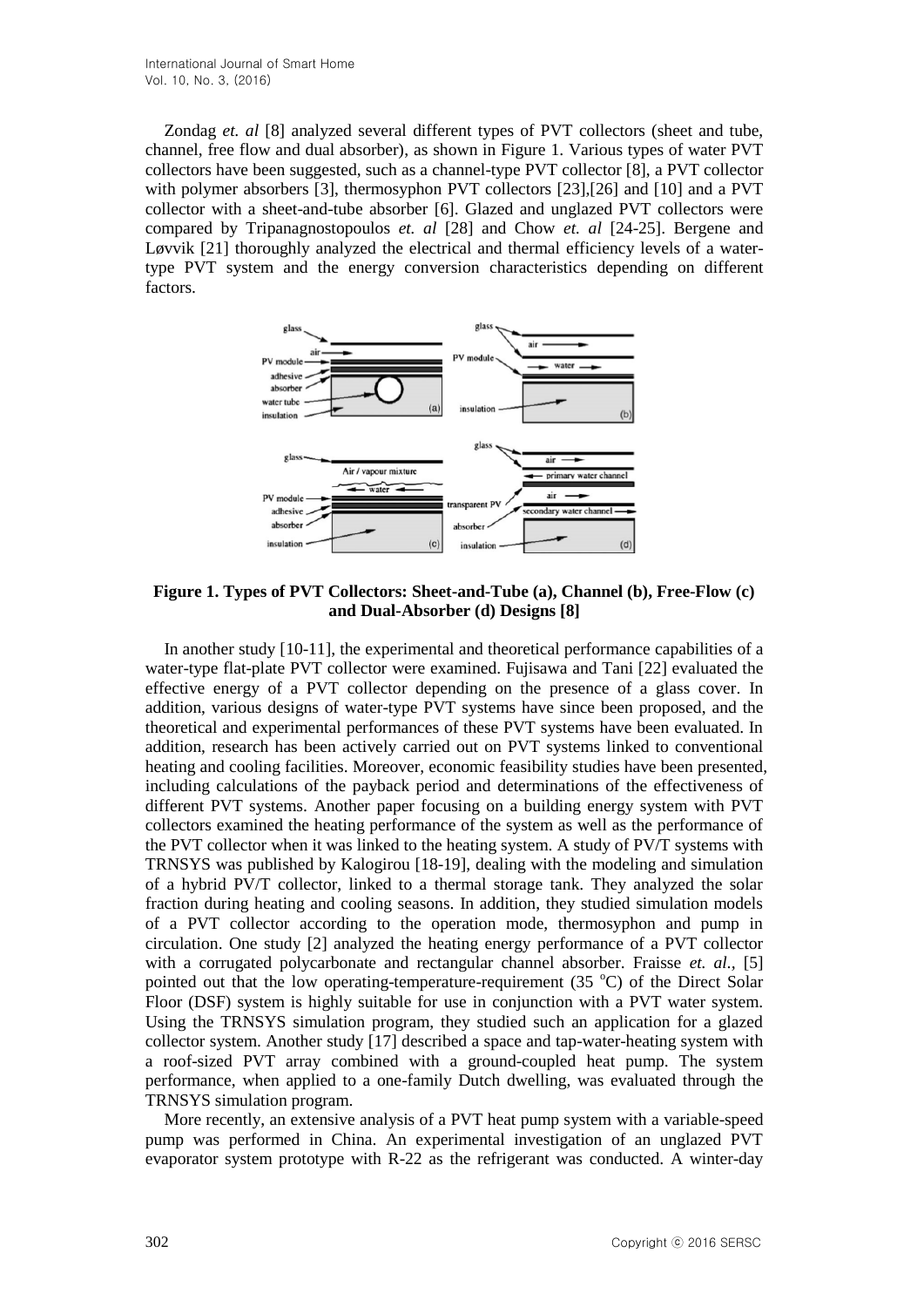test showed a peak COP of 10.4 and an average value of 5.4 with a condenser water supply temperature of 20  $\degree$ C [13-14]. Moreover, mathematical models based on a distributed parameter approach were developed [15-16]. Simulation results showed that at a fixed compressor speed and refrigerant flow level, and with a condenser water supply of 30 °C. PVT evaporator arrays showed an overall efficiency level in the range of 0.64  $\sim$ 0.87, thermal efficiency of 0.53 ~ 0.64, and a PV efficiency range of 0.124 ~ 0.135. Pei *et. al* [6] conducted a comparative study of the merits of a glass cover. The result of their analysis indicated that a single glass cover is able to raise the photothermic exergy efficiency, though it has an adverse effect on the photovoltaic exergy efficiency. Chow *et. al.,* [23] studied a BiPV/w system applicable to a multistory apartment building for water pre-heating purposes. Later, they [27] installed modular box-structure PVT/w collectors onto the SW-facing façade of an experimental chamber. Their experimental results demonstrated that the space cooling load was reduced by 50% under a peak summer condition. Erdil *et. al* [4] carried out experimental measurements of an open-loop PVT/w domestic water pre-heating system. Another study [7] analyzed the performance of PVT collectors in domestic heating and cooling systems. The thermal efficiency of this PVT collector system was found to be approximately 9% lower than that of a conventional solar thermal collector.

In the present paper, the experimental performance of a heating system combined with a roof integrated PVT (BIPVT) collector is analyzed. For this paper, a water-type unglazed PVT collector of  $1.5kW<sub>p</sub>$  PV was installed onto an experimental house and was incorporated into a heating system.

# **2. Unglazed water-type PVT Collector**

#### **2.1. Design and Experimental Method**

For this study, a prototype of an unglazed water-type PVT collector with a rectangular channel absorber was developed, and both the thermal and electrical performance capabilities of the prototype PVT collector were measured in outdoor conditions.

The configuration of the unglazed PVT collector with the rectangular channel absorber is shown in Figure 2. The PVT collector consisted of a PV module and rectangular-channel heat-exchange units made of aluminum plates. The aluminum absorber plate and the rectangular channel were attached onto the backside of the PV module with thermal conduction adhesive. The PVT collector had no additional glass cover, and it was thermally protected with 50 mm of thermal insulation. The PV module used for the PVT collector was a  $240W_p$  mono-crystalline silicon PV module; its electrical efficiency was 16.7% under a STC. The specifications of the PV module are shown in Table 1. Figure 3 shows with the unglazed PVT collector with rectangular channel absorber created for this study.



**Figure 2. Sectional View of the Unglazed Water-Type PVT Collector with the Rectangular Channel Absorber**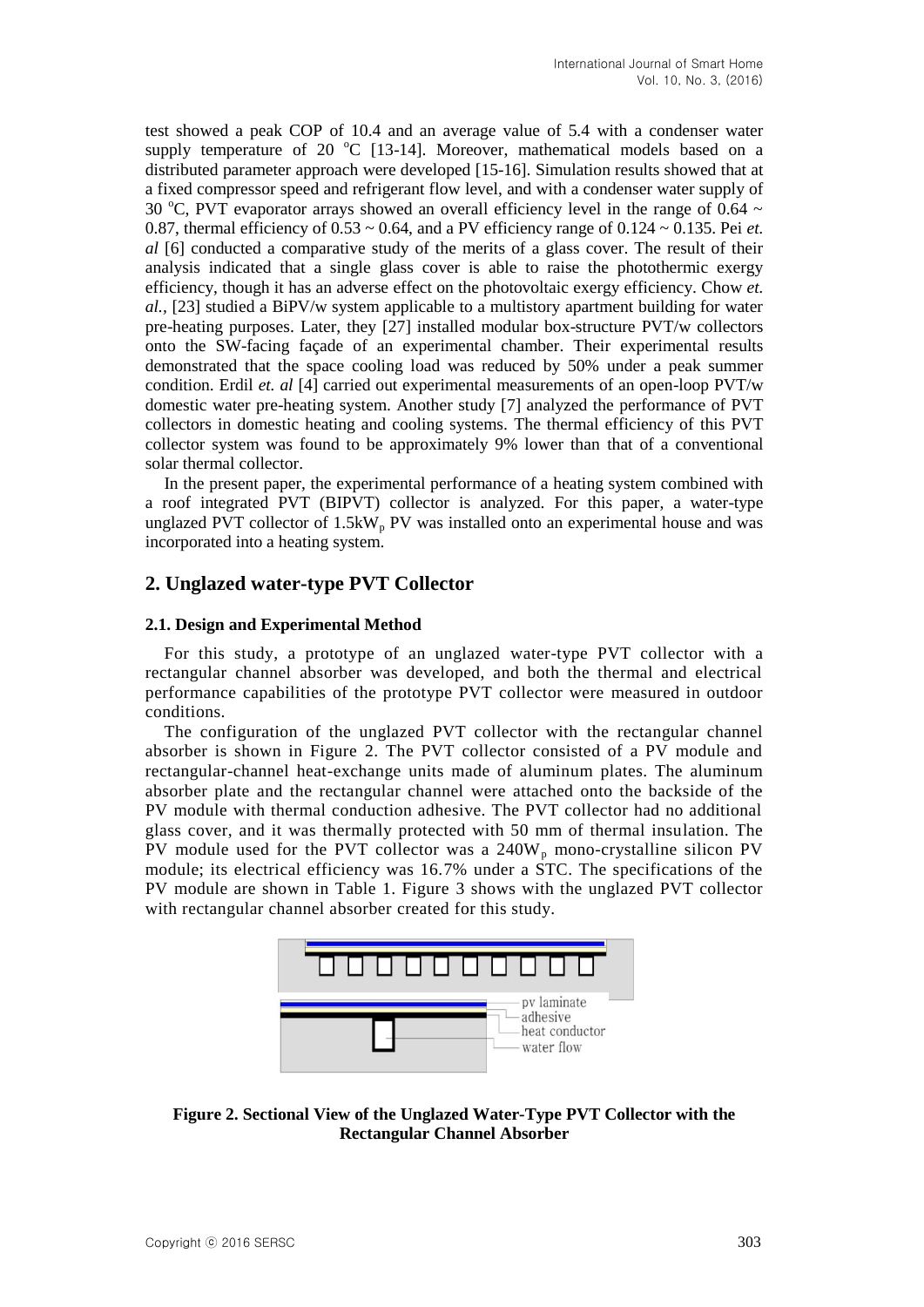| Cell type       | Mono-crystalline silicon |
|-----------------|--------------------------|
| Maximum power   | 240W                     |
| Maximum voltage | 29.93V                   |
| Maximum current | 8.15A                    |
| Shot current    | 8.56A                    |
| Open voltage    | 37.55V                   |
| Size            | 1656*997*50mm            |

**Table 1. PV Module Specifications**



**Figure 3. Macrograph of the Unglazed PVT Collector with a Rectangular Channel Absorber**

The PVT collector with rectangular absorber was tested under outdoor conditions based on ASHRAE Standard 93-2010 [1] and the PVT performance measurement guidelines of ECN [12]. The PVT collector was tested at a solar radiation level that exceeded 790 W/m<sup>2</sup> and at a water flow rate of 0.02 kg/s m<sup>2</sup>. The electrical and thermal performance measurements were carried out under a quasi-stationary condition in an outdoor environment at the same time. Several experimental devices were installed to measure the data related to the thermal and electrical performance results of the PVT collector (see Figure 4).

The PVT collector was also tested under steady-state conditions to determine its electrical and thermal performance levels at various inlets operating temperatures. The inlet and outlet water temperature of the collector were monitored and measured using a RTD-type thermocouple with measurement error of  $\pm 0.1\%$  at 0 °C. The inlet water temperature of the collector was controlled by set temperature equipment and the inlet temperature remained constant, while the outlet temperature was varied. Additionally, the ambient temperature was measured by a T-type thermocouple with measurement error of  $\pm 0.2$  °C. An anti-freezing liquid was supplied to the PVT collector at a uniform flow rate from a pump. The mass flow rate at the inlet pipe of the PVT collector was measured by an electronic flow meter. The normal quantity of solar radiation on the PVT collector surface was measured using an Epply pyranometer installed parallel to the collector plane. Electrical loading resistors and a power meter were used to measure the electrical performance of the PVT collector. All data related to the thermal and electrical performance of the PVT collector were monitored and recorded at 10 s intervals through a data acquisition system.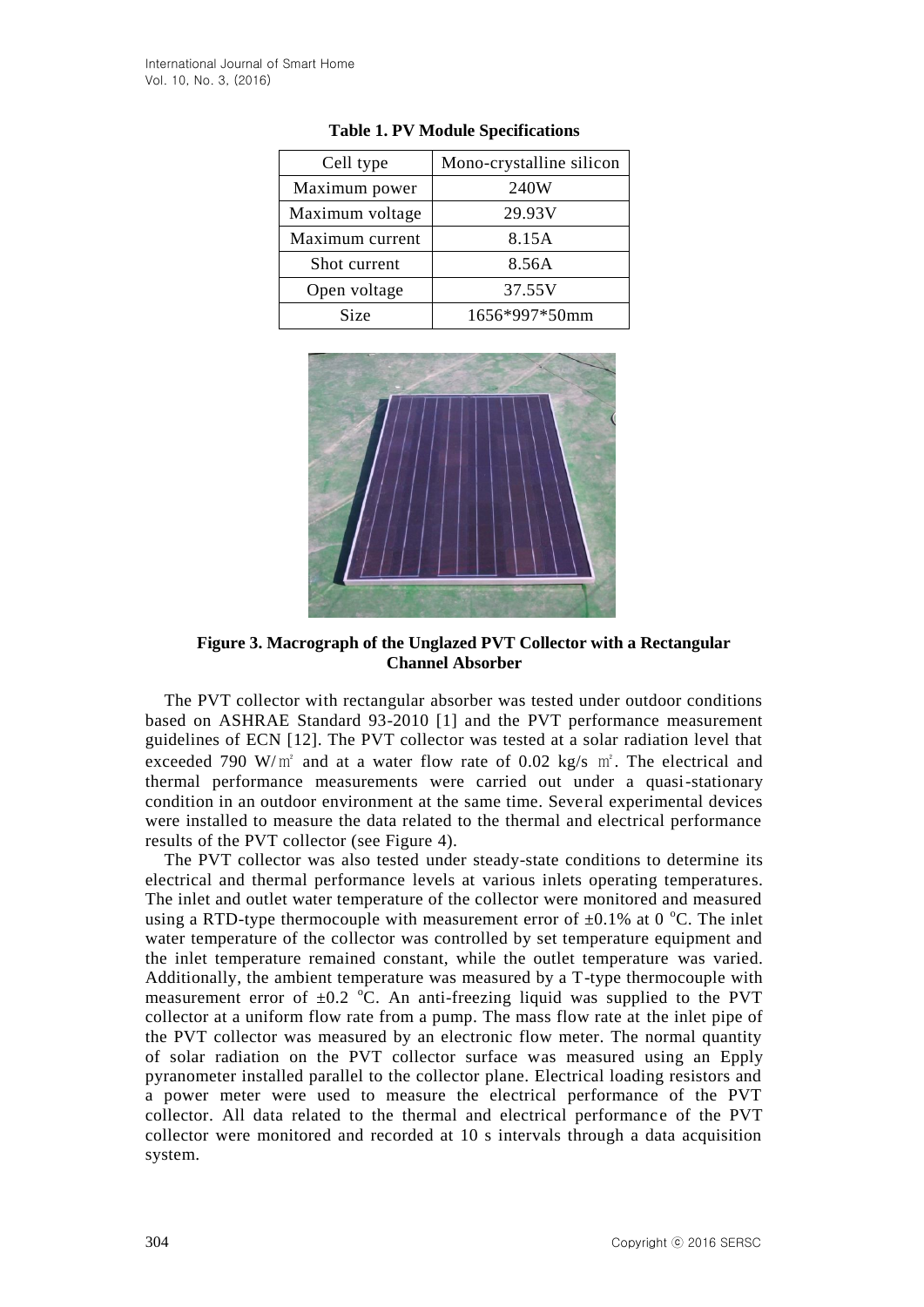

**Figure 4. (left) View of the Experimental Setup of the PVT Collector and the (Middle and Right) Measuring Equipment**

#### **2.2. Results and Discussion**

With the results of the outdoor test of the PVT collector, the thermal and electrical performances were analyzed.

The thermal efficiency is determined as a function of the solar radiation (G), the mean fluid temperature  $(T_m)$  and the ambient temperature  $(T_a)$ . The steady state efficiency is calculated by the following equation:

 $\eta_{\text{th}} = \dot{m} \text{ Cp} (\text{T}_o - \text{T}_i) / (\text{A}_{\text{pvt}} \text{ G})$  (1)

$$
\eta_{th}
$$
 thermal efficiency [-]

- $\overrightarrow{A}_{\text{pvt}}$  collector area [m<sup>2</sup>]
- $T_o$  collector outlet water temperature  $[°C]$ <br> $T_i$  collector inlet water temperature  $[°C]$
- collector inlet water temperature  $[°C]$
- $\dot m$ mass flow rate [kg/s]
- $Cp$  specific heat [J/kg K]
- $\tilde{G}$  irradiance on the collector surface [W/m<sup>2</sup>]

The thermal efficiency of the PVT collector was conventionally calculated as a function of the ratio of  $\Delta T/G$ , where  $\Delta T = T_m - T_a$ . Here,  $T_m$  and  $T_a$  are the mean fluid temperature and the ambient temperature of the PVT collector, respectively, and G represents the solar radiation on the collector surface. Hence, ∆T denotes the measurement of the temperature difference between the collector and its surroundings relative to the solar radiation. The thermal efficiency,  $\eta_{th}$ , is expressed as

$$
\eta_{\text{th}} = \eta_{\text{o}} - \alpha_1(\Delta T/G) \tag{2}
$$

where  $\eta_0$  is the thermal efficiency at a zero-reduced temperature, and  $\alpha_1$  is the heat-loss coefficient.

From the measurement results of the PVT collector, it was found that the thermal performance can be expressed as shown in Figure 5. The thermal efficiency levels of the PVT collector can be expressed with the relational expression  $\eta_{th} = 0.73 - 16.4(\Delta T/G)$ . Thus, thermal efficiency  $(\eta_0)$  of the collector at a zero-reduced temperature is 70%, which indicates relatively high performance; however, the heat-loss coefficient  $(\alpha_1)$ , which can reduce thermal efficiency, is -16.4 W/㎡ K. The average thermal efficiency of the PVT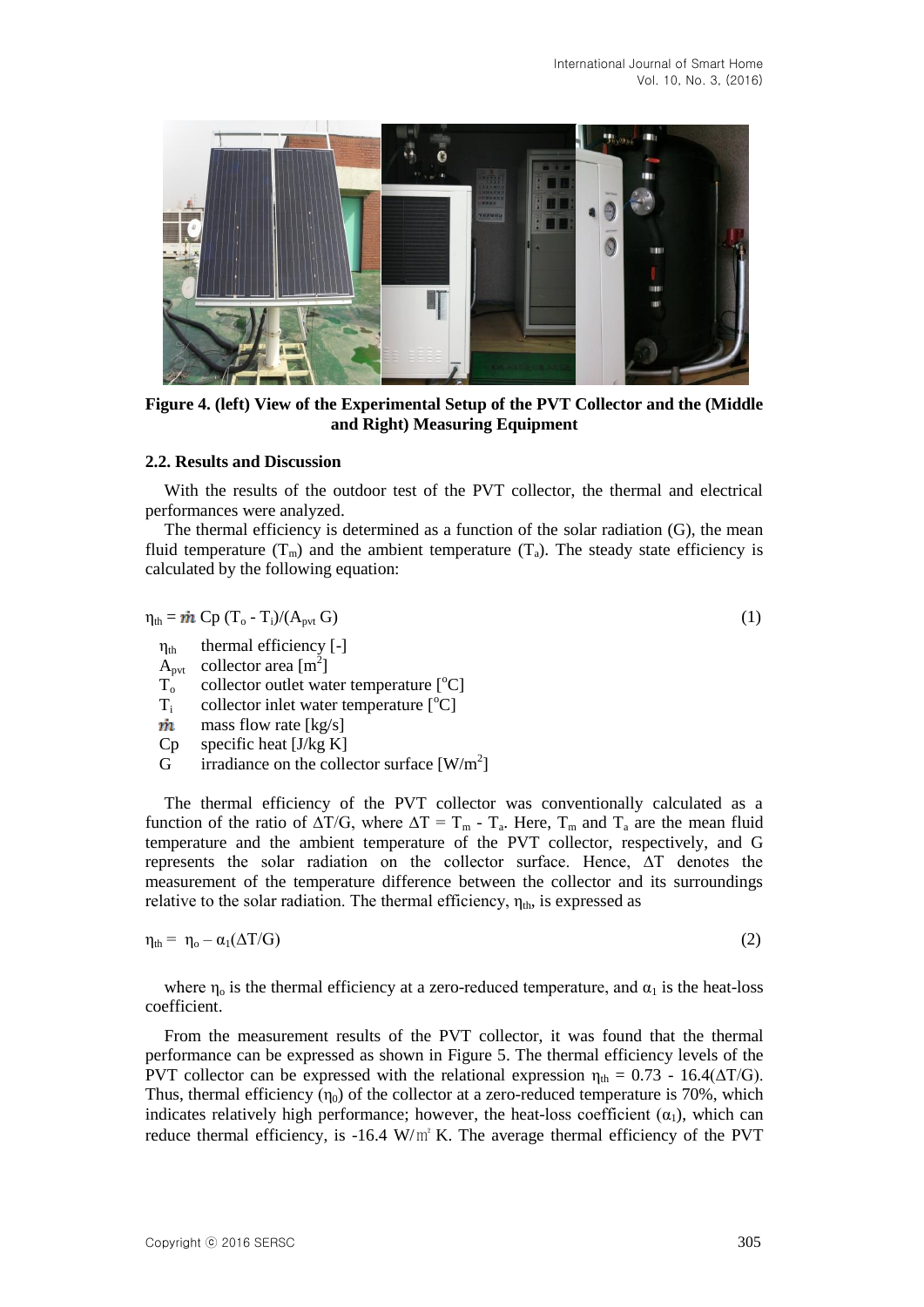collector is approximately 51% under outdoor test conditions and with the given X axis coefficients (∆T/G).



**Figure 5. Thermal Efficiency (at the Standard Test Condition) of the PVT Collector**

The electrical efficiency depends mainly on the incoming solar radiation and the PV module temperature. It is calculated with the following equation:

$$
\eta_{el} = I_m V_m / A_{\text{pvt}} G \tag{3}
$$

Here,  $I_m$  and  $V_m$  are respectively the current and the voltage of the PV module operating at a maximum power. The electrical efficiency levels of the PVT collector in the outdoor condition are shown in Figure 6. The performance of PVT collectors can be expressed with the following relational expression:  $\eta_{el} = 0.16{\text -}0.04$  ( $\Delta$  T/G). Thus, the electrical efficiency  $(\eta_0)$  at a zero-reduced temperature is 16.29 % and the electricity loss coefficient is -0.04.



**Figure 6. Electrical Efficiency (at the Standard Test Condition) of the PVT Collector**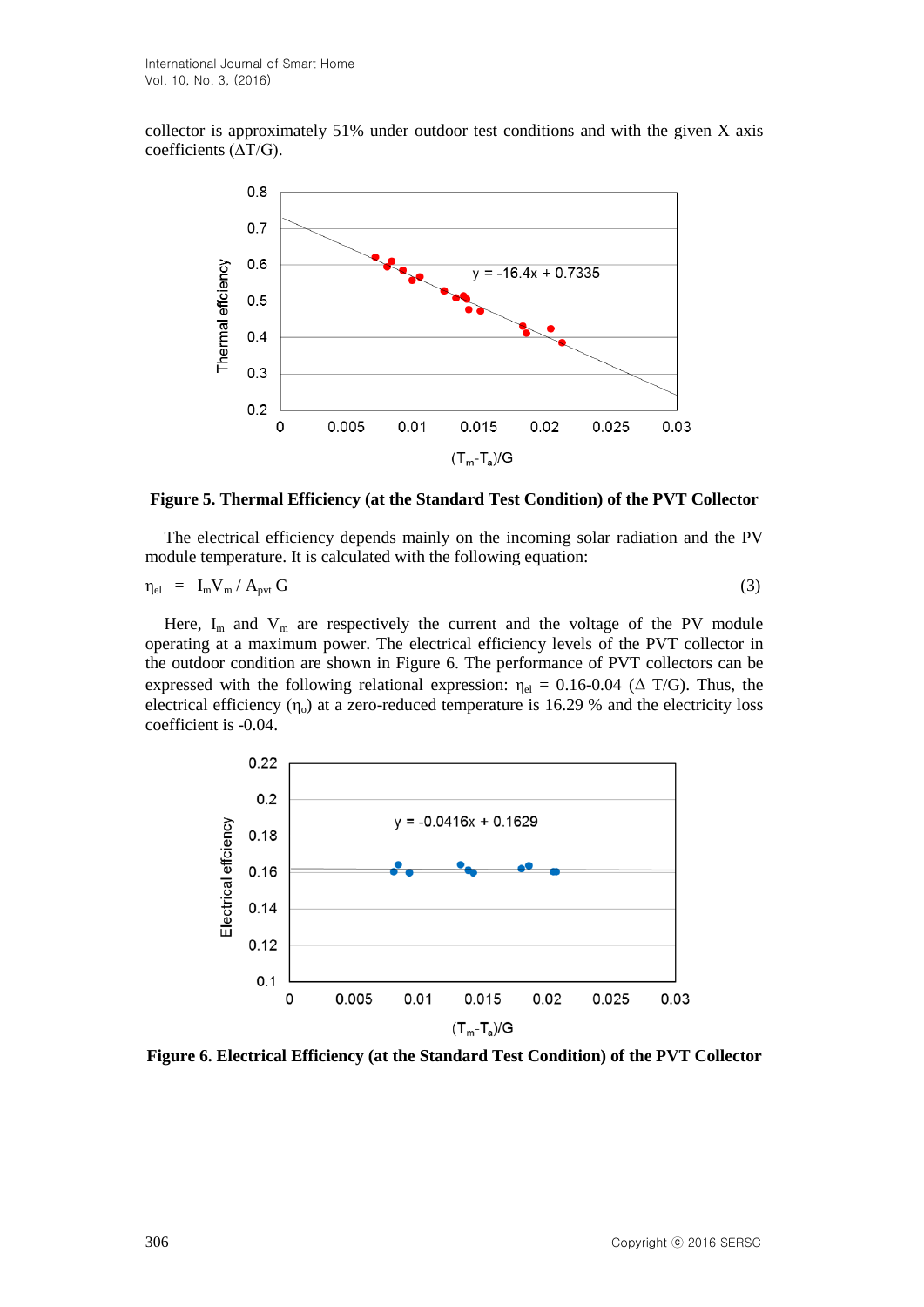# **3. Roof-Integrated PVT Heating System**

#### **3.1. Heating System with PVT Collector**

For the heating system combined with the PVT collector, an experimental house was built, including a test room and a service room (see Figures 7 and 8). The slope of the roof is 30˚, and it was orientated toward the south. The PVT collectors were placed on the roof as building-integrated PVT components (BIPVT). The power generation capacity was  $1.5kW_p$ , and the collecting area was 8.64  $m^2$ . The system consisted of one array composed of six serially connected modules with a maximum current of 8.15A and a maximum voltage of 179.58 V.

In order to use the thermal energy from the PVT collectors for heating in the unit, the roof-integrated PVT system was installed onto an experimental unit and was incorporated into a heating system. The heating system for the house with the PVT collector was configured with 500-liter thermal storage tank, an auxiliary boiler, an inverter and a fan-coil unit (FCU) to release the heat. RTD thermocouples were used to measure their temperatures, and two flow meters were installed to measure the collector supply and heating supply. A data acquisition instrument was also connected to record all of the data related to the thermal and electrical outputs of the BIPVT collector and to record the outdoor conditions. A schematic diagram of the heating system with the PVT collector is shown in Figure 9. In order to evaluate the heating performance of the heating system with the PVT collector, the experiment was performed under the conditions described below during October of 2012.

The pump, controlled by a differential temperature-controller (DTC), circulated the heat-transfer fluid from the PVT collector through the heat exchanger in the thermal storage tank and back to the PVT collectors. When the temperature of the PVT collectors exceeded that of the tank bottom by  $4 \degree C$ , the differential temperature controller switched the circulating pump on. When the temperature of the PVT collectors dropped to 2  $^{\circ}$ C above the thermal storage tank temperature, the differential temperature controller stopped the pump. The water flow rate of the PVT collector was maintained at 10 LPM (liter/min). For the heating performance experiment, the heating load of a  $100m<sup>2</sup>$  building was assumed to be 17 kW. The assumed value of the heating load was then consumed by the FCU from 1:00 p.m. to 7:00 a.m. The supply flow rate of the FCU was 5 LPM.



**Figure 7. View of the Roof-Integrated PVT (BIPVT) on the Experimental House**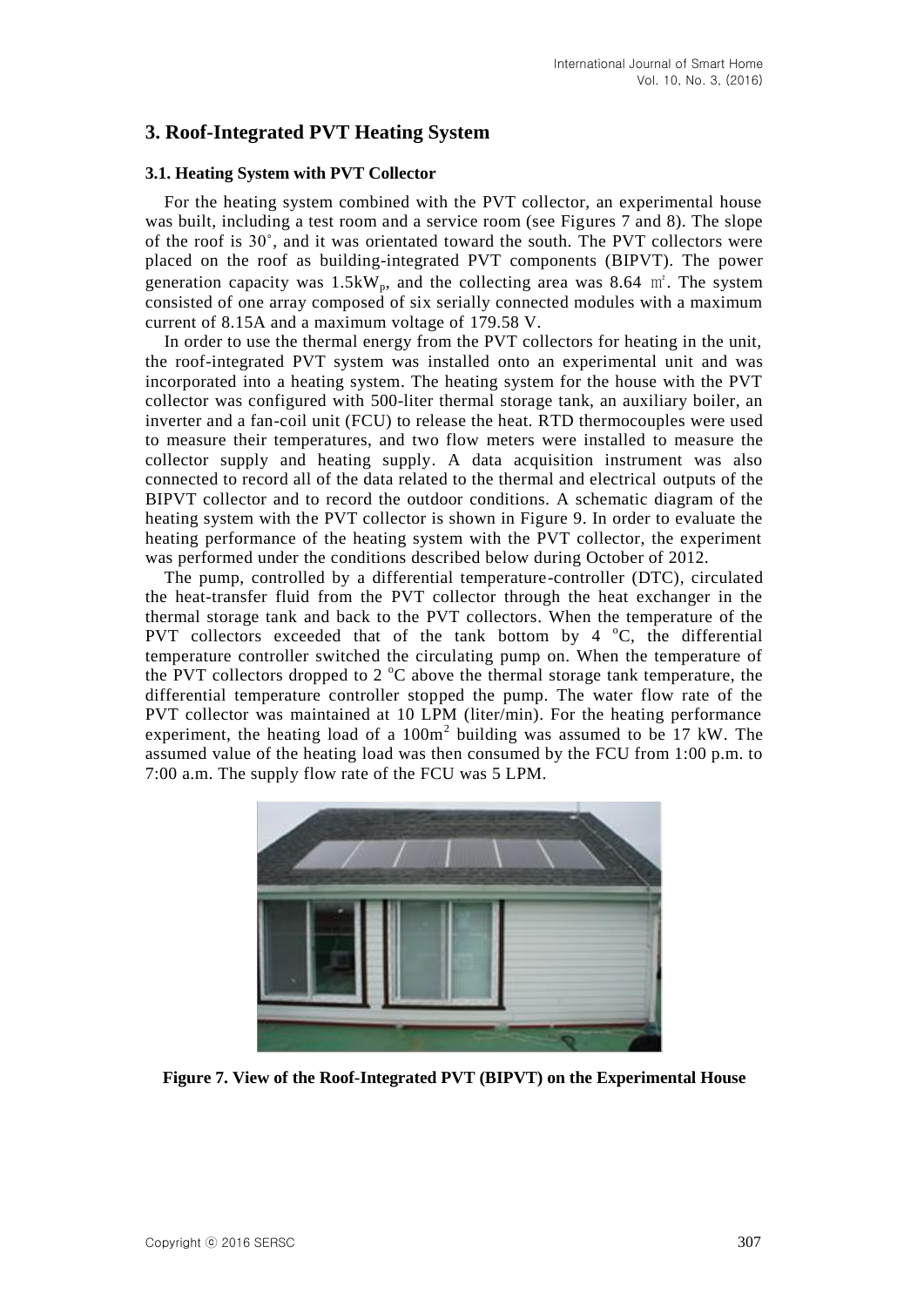

**Figure 8. Sectional and Plan View of the Experimental House**



**Figure 9. Schematic Diagram of the BIPVT Heating System**

#### **3.2. Results and Discussion**

The thermal performance of the BIPVT heating system during a clear day is shown in Figure 10, indicating that the temperature of the thermal storage tank rose to 40  $\degree$ C from 18  $\degree$ C through the heat gain from the BIPVT collectors. The temperature of the thermal storage tank and the BIPVT collector continuously rose from 9 a.m. to 3 p.m. in spite of the reduced solar radiation starting at 12 p.m. Moreover, the temperature of the FCU inlet as the heating supply rose increased by more than 40  $^{\circ}$ C from 2 p.m. to 3 p.m. From 4 p.m. to 7 a.m. on the next day, the water temperature of the FCU inlet and the thermal storage tank decreased slowly as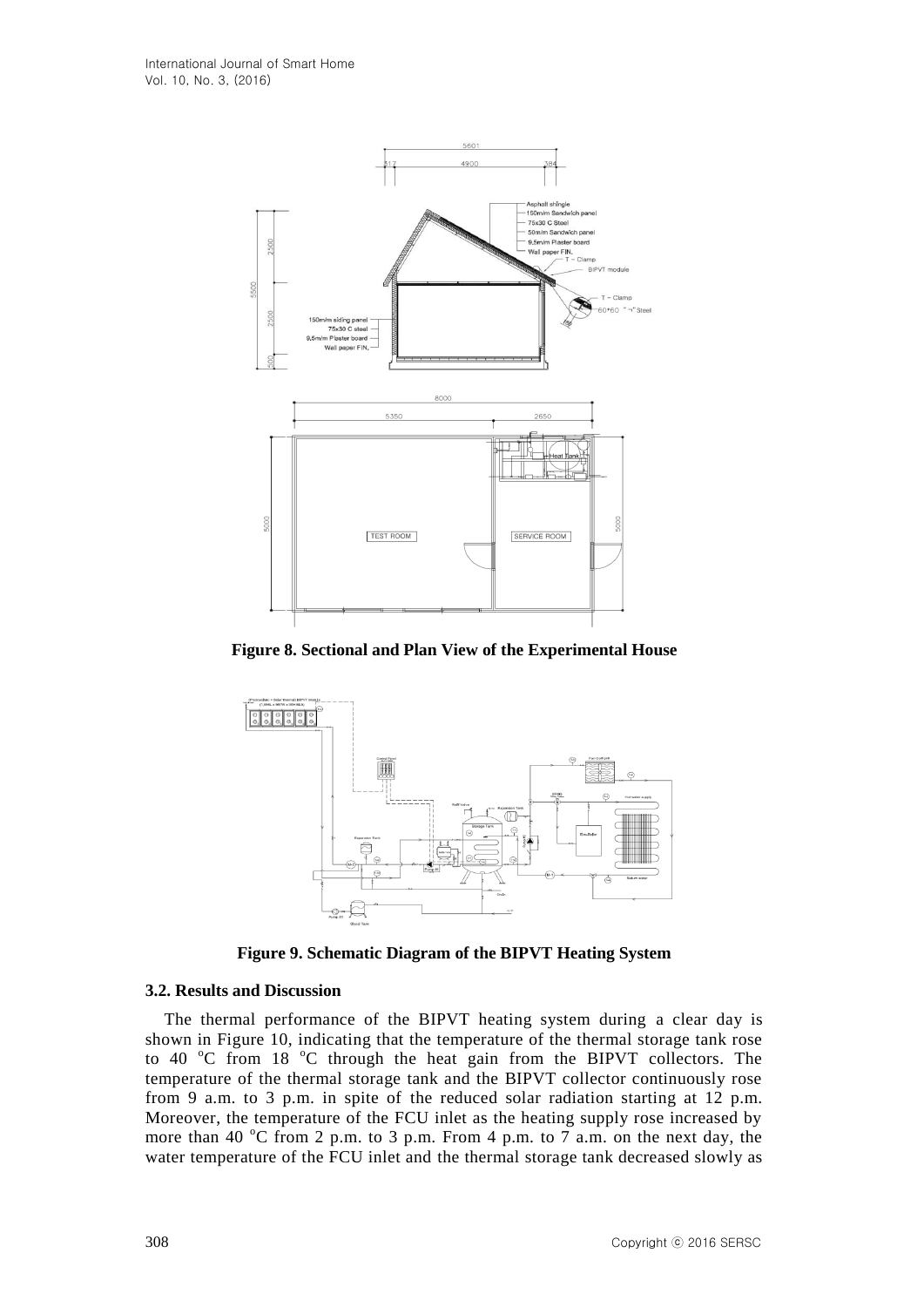it was used for the heating load. These results indicate that when the hot water temperature for the heating supply is approximately 40  $^{\circ}C$ , from 2 p.m. to 3 p.m., the heating energy can be solely supplied by the heat gain from the BIPVT collector system. From the experimental results, it was also found that the average temperature difference between the BIPVT collector inlet and outlet was  $3.3 \text{ °C}$ , with a maximum of  $4.4 \text{ °C}$ .

The heat gain from the BIPVT collectors and its thermal efficiency are presented in Figure 11. In this figure, the thermal efficiency and heat gain of the BIPVT collector increased according to the increase in the solar radiation from 8 a.m. However, from 11 a.m., the thermal efficiency decreased continuously in spite of the increase in the solar radiation. This occurred due to the increased inlet temperature of the BIPVT collector, as caused by the temperature increase of the thermal storage tank. It was found that the total heat gain from the collector was 9.7 kWh while the average thermal efficiency of the system was 30%.

The experimental results also showed that the electrical efficiency of the BIPVT collector decreased according to the increase of the PV temperature of the BIPVT, from 25  $\degree$ C to 45  $\degree$ C, under the test conditions (see Figure 12). These experimental results demonstrated that the BIPVT collectors with the heating system performed better in terms of electrical efficiency, with a maximum of 18.9%.



**Figure 10. Thermal Performance of the BIPVT Heating System**



**Figure 11. Heat Gain of the BIPVT Collector with the Heating System**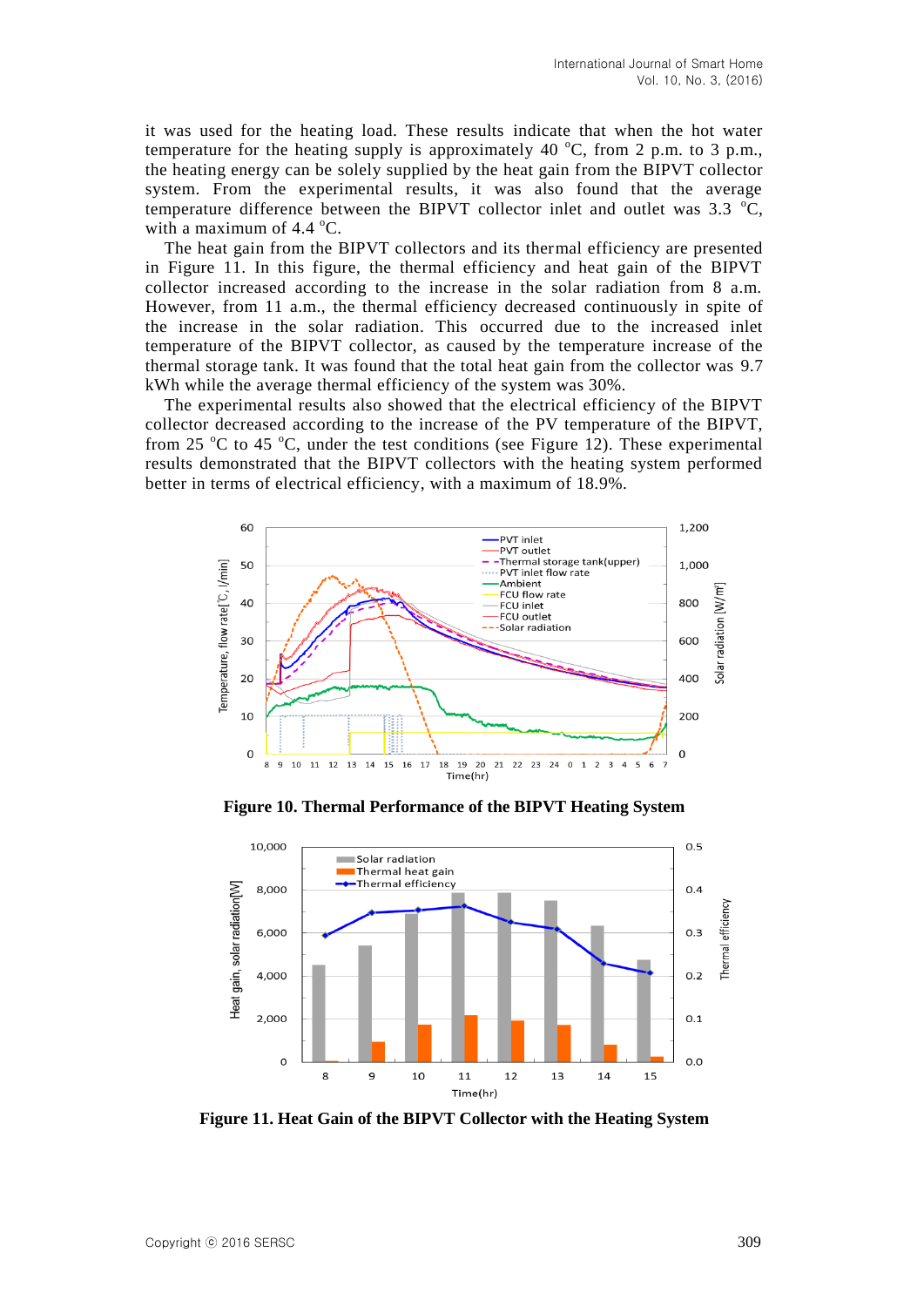

**Figure 12. Electrical Efficiency According to the BIPVT Backside Temperature**

With regard to the heating performance and contribution level of the BIPVT system in the experimental house, the heating energy supplied by the BIPVT and the auxiliary heater were analyzed. The heating supply energy (Q) is calculated by the following equation:

$$
Q = M Cp (Th - Tc)
$$
 (4)

- M heating flow rate [L]
- $Cp$  specific heat [J/kg K]
- $T<sub>h</sub>$  heating supply water temperature [ $°C$ ]
- $T_c$ tap water temperature [°C]

From the experimental results, the heating energy demand level for the experimental house was found to be about 9.4 kW under the condition of an initial temperature of the thermal storage tank of 18  $^{\circ}$ C, with a heating flow rate of 370  $\ell$ and a heating water temperature of 40  $^{\circ}$ C. The heating energy supplied by the BIPVT system and the auxiliary heater are presented in Figure 13. This figure shows that the heating water temperature reached more than 40  $^{\circ}$ C from 2 p.m., to 3 p.m., then decreasing after 3 p.m.

As shown in the figure, it can be deduced that it is possible to heat continuously for about three hours using the BIPVT system without using auxiliary heater. After 3 p.m., the temperature of the thermal storage tank decreased and the energy supplied from BIPVT system also decreases. Accordingly, the heating energy supplied to the auxiliary heater increases. Finally, it was found that the heating energy for the experimental house can be reduced by 47%, as the heat gained from PVT system pre-heated the water used for the heating system.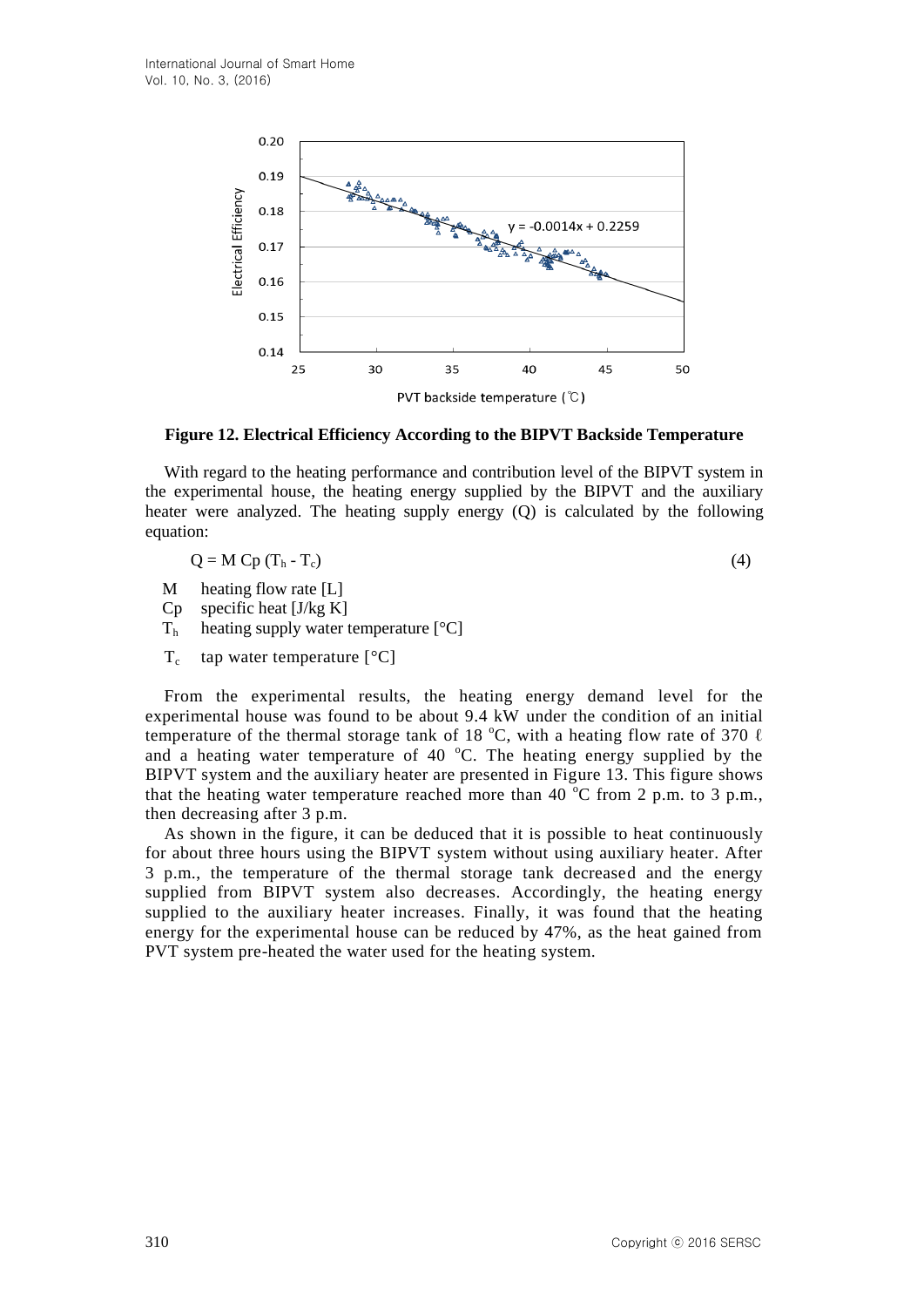

**Figure 13. Supply Heating Energy from the BIPVT and the Auxiliary Heater**

#### **4. Conclusion**

In this paper, the energy performance of a heating system combined with a watertype PVT collector integrated into the roof of an experimental house was analyzed.

According to the experimental results, for the heating system with the BIPVT collector, it was confirmed that the respective thermal and electrical efficiency levels of the BIPVT collector were 30% and 17%, on average. In particular, regarding the electrical efficiency, the results showed a high performance level, with the STC efficiency exceeding 16.5% when the heating system with the BIPVT collector was running. This occurred due to the relatively low temperature of the fluid which was circulated into the BIPVT collector from the thermal storage tank while the BIPVT collectors generated hot water. Therefore, a heating system with a BPVT collector is very favorable for increasing the energy performance of buildings. It was also confirmed that the water temperature of the thermal storage tank rose by  $40^{\circ}$ C and could be utilized as a heat source for heating, meaning that the required energy in a building with such a BIPVT collector can be reduced. Although the heating supply water temperature was low, the heating energy for the experimental house can be reduced dramatically by 47% at a heating water temperature of 40  $^{\circ}$ C. It can therefore be concluded that the BIPVT collector can reduce the required heating energy for a building by approximately half by heating with lowtemperature heating water.

In conclusion, although the heating contribution can differ depending on the operating conditions of the heating system, such as the insulation level and/or heating water temperature, a heating system with a BIPVT collector is very useful in buildings, and the effectiveness of such a system was confirmed in this study.

#### **Acknowledgments**

This work was supported by the research grant of the Kongju National University in 2011.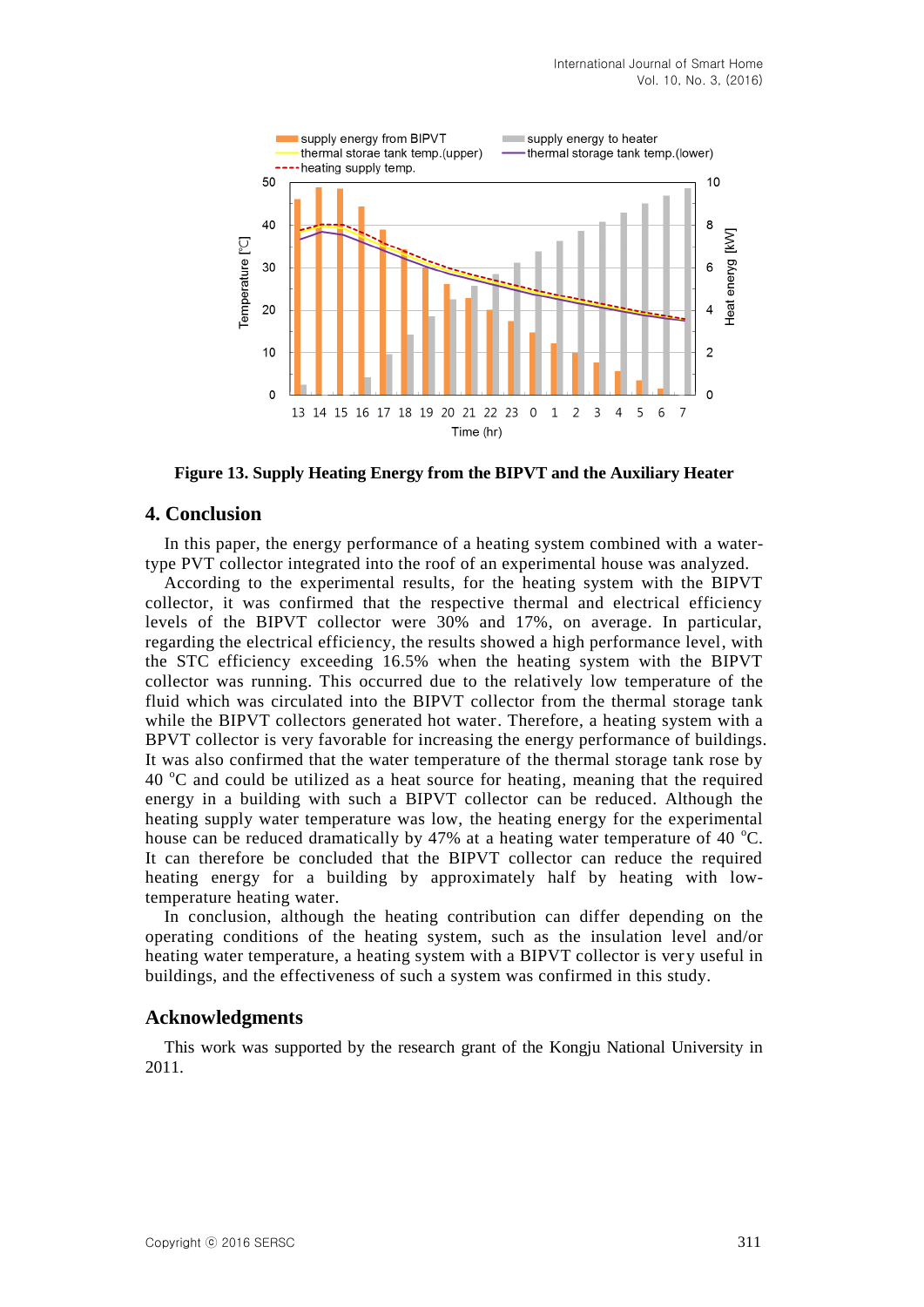#### **References**

- [1] American Society of Heating, Refrigerating and Air Conditioning Engineers (ASHRAE), Standard 93- 2010 - Methods of Testing to Determine the Thermal Performance of Solar Collectors. Atlanta, GA: ASHRAE Inc; **(2010)**.
- [2] B. J. Huang, T. H. Lin, W. C. Hung and F. S. Sun, "Performance evaluation of solar photovoltaic/thermal system" Solar Energy, vol. 70, no. 5, **(2001),** pp. 443-448.
- [3] B. Sandnes and J. Rekstad, "A Photovoltaic/Thermal collector with a polymer absorber plate" Solar Energy, vol. 72, no. 1, (**2002),** pp. 63-73.
- [4] E. Erdil, M. Ilkan and F. Egelioglu, "An experimental study on energy generation with a Photovoltaic(PV)-solar thermal hybrid system" Energy, vol. 33, no. 8, **(2008),** pp. 1241-1245.
- [5] G. Fraisse, C. Menezo and K. Johannes, "Energy performance of water hybrid PV/T collectors applied to combined systems of Direct Solar Floor type" Solar Energy, vol. 81, no. 11, **(2007),** pp. 1426-1438.
- [6] G. Pei, J. Ji, T. T. Chow, H. Liu and H. Yi, "Comparative analysis of winter performance of PV-SAHP system with and without glass cover" Proceeding of IMtechE Part A: Power and energy, vol. 222, no. 2, **(2008),** pp. 179-187.
- [7] G. Vokas, N. Christandonis and F. Skittides, "Hybrid photovoltaic-thermal systems for domestic heating and cooling a theoretical approach" Solar Energy, vol. 80, no. 5, **(2006),** pp. 607-615.
- [8] H. A. Zondag, D. W. de Vries, W. G. J. Helden and R. J. C. van Zolingen, "The yield of different combined PV-thermal collector designs" Solar Energy, vol. 74, no. 3, **(2003),** pp. 253-269.
- [9] H. A. Zondag, D. W. de Vries, W. G. J. van Helden, R. J. C. van Zolingen and A. A. Steenhoven, "Thermal and electrical yield of a PV-thermal collector" Solar Energy, vol. 72, no. 2, **(2002),** pp. 113- 128.
- [10] H. P. Garg, R. K. Agarwal and J. C. Joshi, "Experimental study on a hybrid photovoltaic thermal solar water heater and its performance predictions" Energy Conversion and Management, vol. 35, no. 7, (**1994),** pp. 621-633.
- [11] H. P. Garg and R. K. Agarwal, "Some Aspects of a PV/T collector/forced circulation flat plate solar water heater with solar cells" Energy Conversion and Management, vol. 36, no. 2, **(1995),** pp. 87-99.
- [12] H. Zondag, N. Borg and W. Eisenmann, "D8-6: PVT performance measurement guidelines: Guidelines for performance measurements of liquid-cooled non-concentrating PVT collectors using c-Si cells" ECN Editor, Petten, The Netherlands, **(2005)**.
- [13] J. Ji, G. Pei, T. T. Chow, K. Liu, H. He, J. Lu, C. Han, "Experimental study of photovoltaic solar assisted heat pump system" Solar Energy, vol. 82, no. 1, **(2008),** pp. 43-52.
- [14] J. Ji, K. Liu, T. T. Chow, G. Pei, W. He and H. He, "Performance analysis of a photovoltaic heat pump" Applied Energy, vol. 85, no. 8, **(2008),** pp. 680-693.
- [15] J. Ji, H. He, T. T. Chow, G. Pei, W. He and K. Liu, "Distributed dynamic modeling and experimental study of PV evaporator in a PV/T solar assisted heat pump" International Journal of Heat Mass Transfer, vol. 52, no. 5-6, **(2009),** pp. 1356-1373.
- [16] J. Ji, K. Liu, T. T. Chow, G. Pei and H. He, "Thermal analysis of PV/T evaporator of a solar assisted heat pump" Energy Research, vol. 31, no. 5, **(2007)**, pp. 525-545.
- [17] M. Bakker, H. A. Zondag, M.J. Elswijk, K.J. Strootman and M.J.M Jong, "Performance and costs of a roof-sized PV/thermal array combined with a ground coupled heat pump" Solar Energy, vol. 78, no. 2, **(2005),** pp. 331-339.
- [18] S. A. Kalogirou, "Use of TRNSYS for modelling and simulation of a hybrid pv-thermal solar system for Cyprus" Renewable Energy, vol. 23, no. 2, **(2001),** pp. 247-260.
- [19] S. A. Kalogirou and Y. Tripanagnostopoulos, "Hybrid PV/T solar systems for domestic hot water and electricity production" Energy Conversation Management, vol. 47, no. 18-19, **(2006),** pp. 3368-3382.
- [20] S. B. Riffat and E. Cuce, "A review on hybrid photovoltaic/thermal collectors and systems" International Journal of Low-Carbon Technologies, vol. 6, no. 3, **(2011),** pp. 212-241.
- [21] T. Bergene, O. M. Løvvik, "Model calculations on a flat-plate solar heat collector with integrated solar cells" Solar Energy, vol. 55, no. 6, **(1995),** pp. 453-462.
- [22] T. Fujisawa and T. Tani, "Annual exergy evaluation on photovoltaic-thermal hybrid collector" Solar Energy Materials and Solar Cells, vol. 47, no. 1-4, **(1997),** pp. 135-148.
- [23] T. T. Chow, A.L.S Chan, K.F. Fong, W.C. Lo and C.L. Song, "Energy performance of a solar hybrid collector system in multi-story apartment building" Proceeding of IMtechE Part A: Power and energy, vol. 219, no. 1, **(2005),** pp. 1-11.
- [24] T. T. Chow, G. Pei, K. F. Fong, Z. Lin, A. L. S Chan and J. Ji, "Energy and exergy analysis of photovoltaic- thermal collector with an without glass cover" Applied Energy, vol. 86, no. 3, **(2009),** pp. 310-316.
- [25] T. T. Chow, G. Pei, L. S. Chan, Z. Lin and K. F. Fong, "A Comparative study of PV glazing performance in warm climate" Indoor Built Environment, vol. 18, no. 1, **(2009),** pp. 32-40.
- [26] T. T. Chow, W. He, J. Ji and A. L. S. Chan, "Performance evaluation of photovoltaic-thermosyphon system for subtropical climate application" Solar Energy, vol. 81, no. 1, **(2007),** pp. 123-130.
- [27] T. T. Chow, W. He and J. Ji, "An experimental study of facade-integrated photovoltaic/water-heating system" Applied Thermal Engineering, vol. 27, no. 1, **(2007),** pp. 37-45.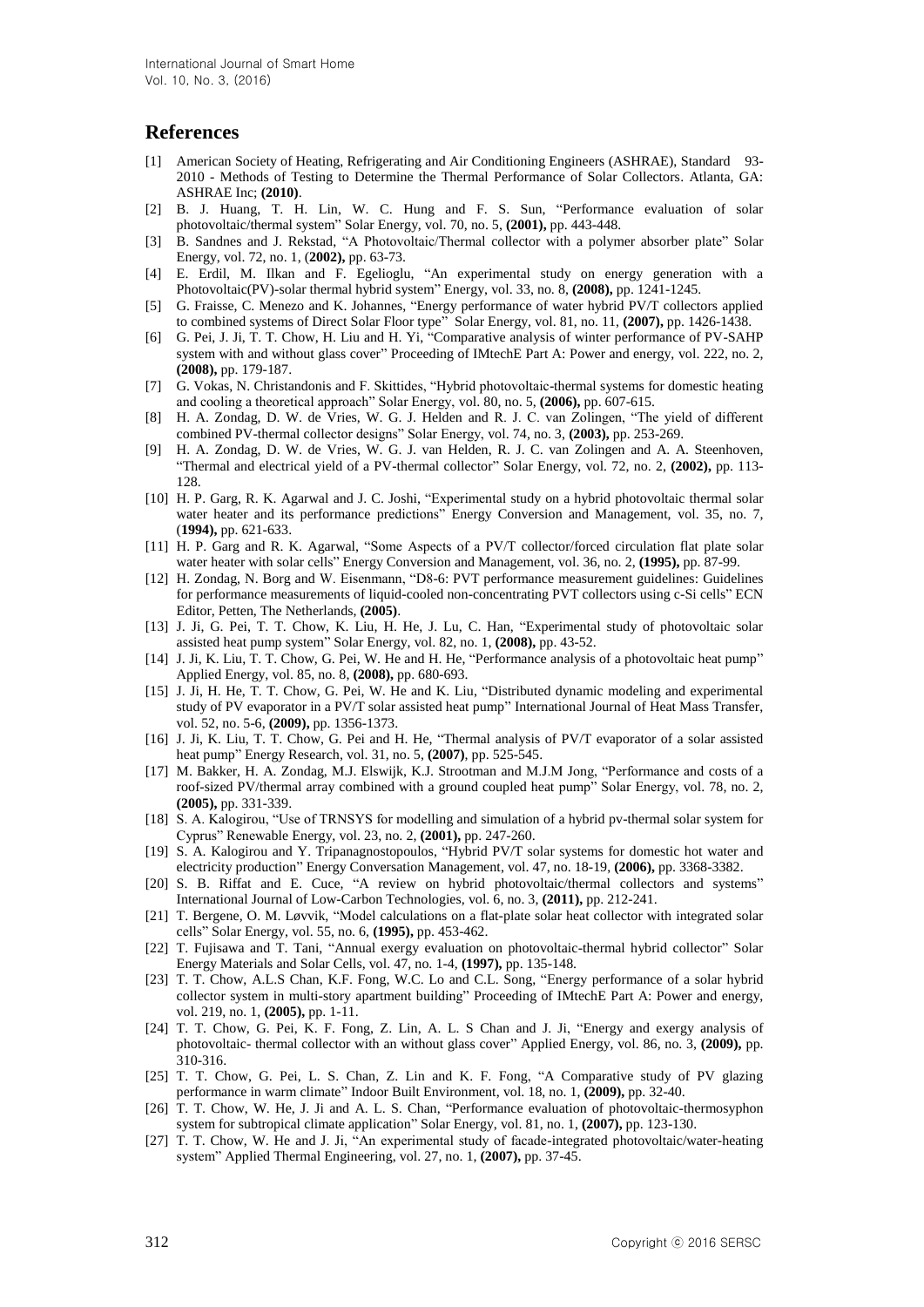[28] Y. Tripanagnostopoulos, Th. Nousia, M. Souliotis, P. Yianoulis, "Hybrid photovoltaic/thermal solar Systems" Solar Energy, vol. 72, no. 3, **(2002),** pp. 217-234.

## **Authors**



**Jin-Hee Kim** received her B.S. degree in Building Mechanical Engineering from Hanbat National University, Korea, in 2002, her M.S. degree in Architectural Engineering from Kongju National University, Korea, in 2004, and her PhD. in Architectural Engineering from Kongju National University, Korea, in 2011. In 2011, she joined the Kongju National University of Korea, where she is currently a research professor in the Green Energy Technology Research Center. Her research interests include BIPV and BIPVT systems, ZERO-energy buildings, high performance insulation, and vacuum insulation panels (VIPs). She is a member of ISES, KSES, AIK, SAREK, and KIEAE.



Jun-Tae Kim received his B.S. degree in Architectural Engineering from Sungkyunkwan University, Korea, in 1986, and his M.S. degree in Architectural Engineering from Sungkyunkwan University, Korea, in 1988 and his PhD. in Architectural Engineering from UNSW, Australia, in 1997. In 1998, he joined the architecture faculty at Kongju National University in Korea, where he is currently a professor in the Department of Architectural Engineering.